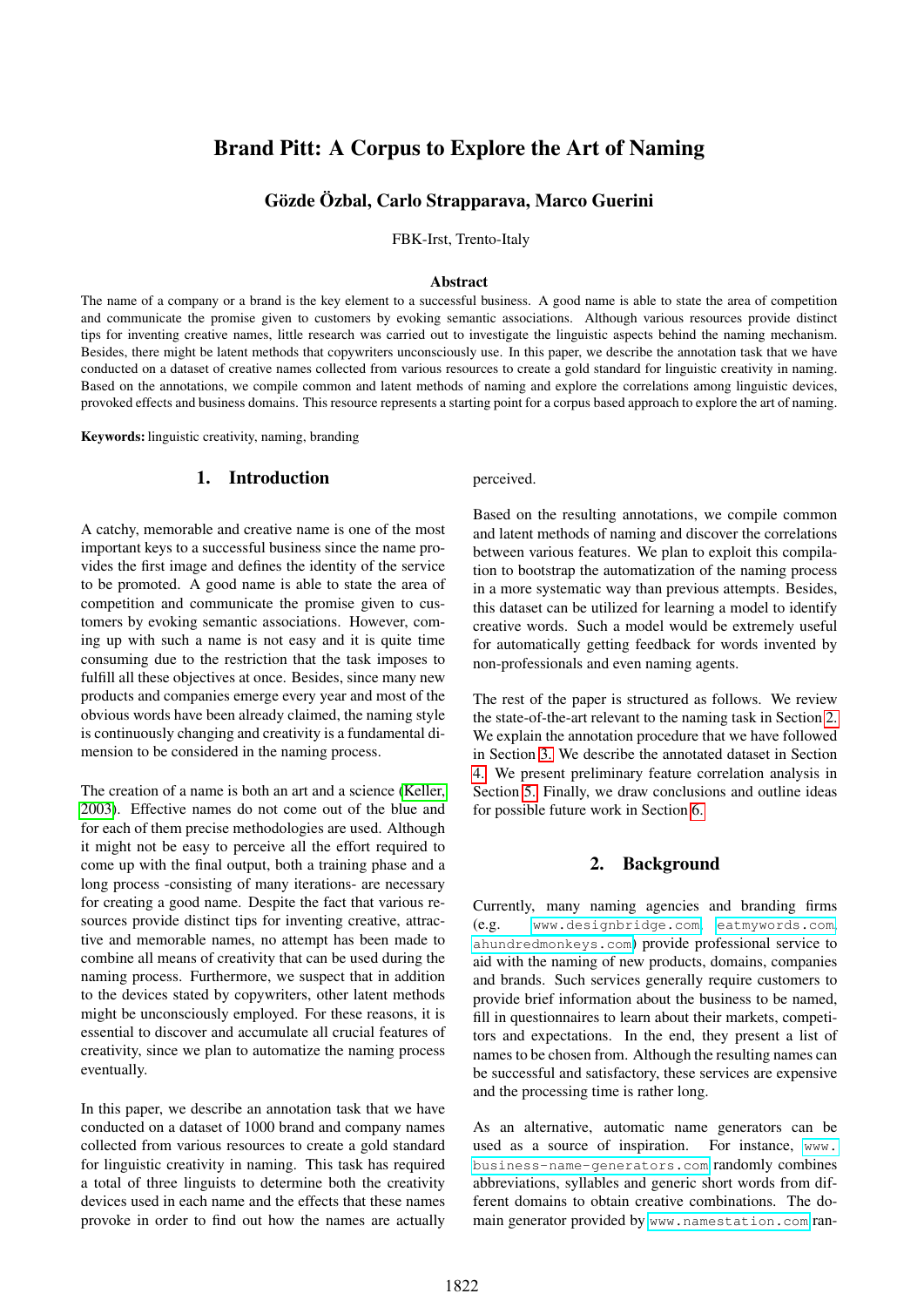domly generates name ideas and available domains based on alliterations, compound words and custom wordlists. It allows users to determine the prefix and suffix of the name to be generated. The brand name generator on <www.netsubstance.com> takes as inputs keywords and lets users configure the percentage of the shifting of keyword letters. Lastly, <www.naming.net> is based on name combinations among common words, Greek and Latin prefixes, suffixes and roots, beginning and ending word parts and rhymes. A shortcoming of these systems is that they all use random generation which can result in many bad suggestions and users have to be patient to find a satisfactory name. Besides, they are only based on straightforward combinations of words and no mechanism exists to also include semantic reasoning.

Little research has been carried out to investigate the linguistic aspects of the naming mechanism. [B. V. Bergh](#page-0-1) [\(1987\)](#page-0-1) built a four-fold linguistic topology consisting of phonetic, orthographic, morphological and semantic categories to evaluate the frequency of linguistic devices in brand names. [Bao et al. \(2008\)](#page-0-1) investigated the effects of relevance, connotation, and pronunciation of brand names on preferences of consumers. [Klink \(2003\)](#page-0-1) focused on the relationship between structural characteristics of brand names and visual characteristics of brand marks. He also explored ways of associating brand names and brand marks to communicate consistent brand meaning. [Klink \(2000\)](#page-0-1) based its research on the area of sound symbolism (i.e. "the direct linkage between sound and meaning" [\(Leanne Hin](#page-0-1)[ton, 2006\)](#page-0-1)) by investigating whether the sound of a brand name conveys an inherent meaning and the findings showed that both vowels and consonants of brand names communicate information related to products when no marketing communications are available. [Kohli et al. \(2005\)](#page-0-1) analyzed consumer evaluations of meaningful and non-meaningful brand names and the results suggested that non-meaningful brand names are evaluated less favorably than meaningful ones even after repeated exposure. Lastly, Hernández [\(2011\)](#page-0-1) presented a recent study that focused on the semantics of branding. Based on the analysis of several international brand names, it was shown that cognitive operations such as domain reduction/expansion, mitigation, and strengthening might be used unconsciously while creating a new brand name.

# 3. Annotation

<span id="page-1-0"></span>To build our dataset, we conducted four phases of annotation tasks using a total of three linguists to annotate various information for 1000 brand and company names. Although our first intention was to use the crowdsourcing ser-vice of Mechanical Turk<sup>[1](#page-1-1)</sup>, we excluded this option mainly due to the difficulty of the task since the expert knowledge required was very high. In addition, by avoiding random annotations and using expert linguists trained in the task, we have obtained a much more reliable resource.

In the first phase of the annotation task, each annotator was required to fill in the business domain description together with the etymology for one third of the 1000 names in the dataset. As an example, for the brand name *Kotex*, the business domain was stated to be "sanitary towels" and the etymology was determined simply as "cotton texture" while for the name *Samsung*, the business domain and etymology were annotated as "electronics" and "three stars in Korean" respectively. During this phase, the annotators were free to use any kind of resource. The business domain and etymology fields provided very useful information which would help the annotators to realize the creativity devices used for the names more easily and correctly in the second phase. At the end of the first phase, all three annotators checked the two fields that they had annotated for each name and made the required changes based on agreement whenever necessary. While the annotators were initially allowed to input free text for the business domain field, later on two of the annotators manually processed all the entries in this field to uniform the data as explained in detail in Section [4.](#page-2-0)

The second annotation phase required the determination of the creativity devices present in each name - by considering the business domain and etymology information - together with the effects that these names provoke. The list of these creativity devices and effects are explained in detail in Section [4.](#page-2-0) The annotators were allowed to choose more than one creativity device and effect for each name. In this phase, one annotator was responsible for the annotation of the whole data set while the other two were asked to annotate half of it. For the creativity devices, we provided a list of attributes that we collected from various resources. We explained these attributes with examples in the annotation guidelines. Additionally, we provided another field with the name *Other* so that annotators could state any other device that was not explicitly listed. The information in this field has great value for our goal, since it eventually helped us to discover the latent creativity devices.

After the second phase, the annotators took role in the *reconciliation phase* for the annotation of the creativity devices. In this phase, for the cases with disagreement they were able to see the answers of each other and to make changes in their own answers whenever they agreed with the other annotator. If they still thought that their own answer was correct, they added a note justifying their answer. During the reconciliation phase, only the annotations of the creativity devices were taken into consideration since the creativity effects are subjective, names can be perceived differently and we do not expect to have one correct answer set for these fields. The inter-annotator agreement of the annotators for the creativity devices measured using Cohen's Kappa after the reconciliation phase can be found in Table [1.](#page-2-1) In this table, the categories are listed in the first column while the range of the Kappa values are stated in the second column. As can be observed from the table, the agreement among the annotators is very high and the creativity device with least agreement is *personification*.

The last phase of our annotation procedure was the *final ad-*

<span id="page-1-1"></span><sup>1</sup> https://www.mturk.com/mturk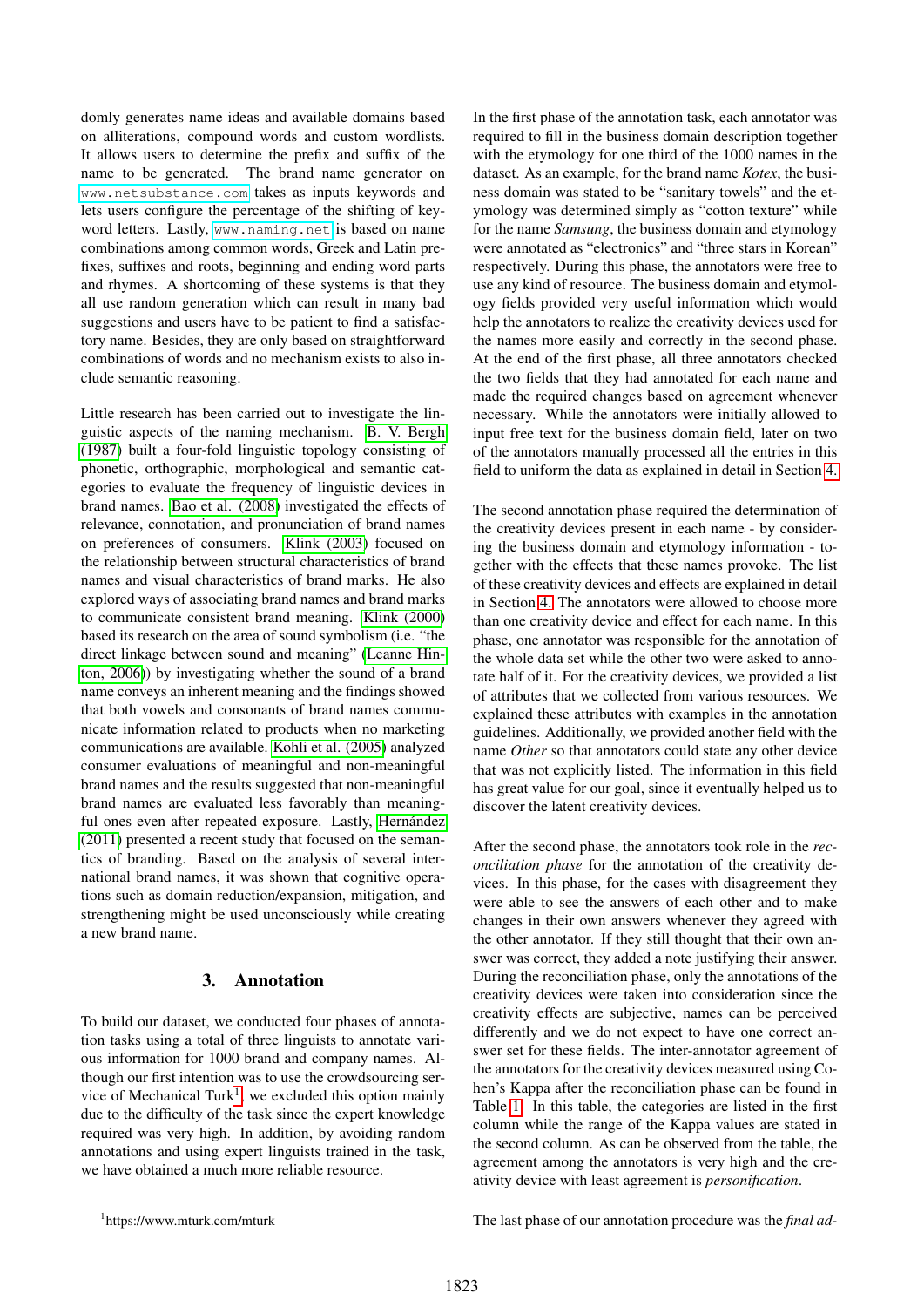| <b>Creativity Device</b>                                                                                                                     | Kappa         |
|----------------------------------------------------------------------------------------------------------------------------------------------|---------------|
| Oxymoron, Plosives, Acronym, Palindrome, Fictional, Historical, Location, Latin                                                              |               |
| Founder name, Onomatopia, Clipping and Blending, Assonance, Consonance, Invented, Juxtaposition                                              | $0.99 - 0.98$ |
| Abbreviation, Strengthening, Punning, Plant/Animal names, Person/character,<br>Mythical, Functional, Descriptive, Unusual/incorrect spelling | $0.97 - 0.96$ |
| Reduplication, Semantic, Affixation, Mitigation, Rhyme, Alliteration, Metaphor                                                               | $0.95 - 0.93$ |
| Personification                                                                                                                              | 0.89          |

<span id="page-2-1"></span>Table 1: Inter-annotator agreement for various creativiy devices using Cohen's Kappa

*judication* where a third annotator made the final decision for the annotations of the creativity devices with disagreement. Obviously, the third annotator for each half of the dataset was the one who did not take role in the annotation of that half in the previous phases. By checking the notes of the other two annotators justifying their own decisions, the third annotator agreed with one of them and made the final decision so that all the conflicts in the dataset were resolved.

# 4. Dataset

<span id="page-2-0"></span>For the annotation task, we collected 1000 brand and company names from several different domains. These names were retrieved from a book dedicated to brand naming strategies [\(Botton and Cegarra, 1990\)](#page-0-1) and various web resources related to creative names such as [adslogans.co.](adslogans.co.uk) [uk](adslogans.co.uk) and <brandsandtags.com>.

Our list contains names which were invented according to various creativity methods. While the creativity in some of these names is independent of the context and the names themselves are sufficient to realize the methods used (e.g. alliteration in *Peak Performance*, modification of one letter in *Vimeo*), for some of them the context information such as the description of the product or the area of the company is also necessary to fully understand the methods used. For instance, *Thanks a Latte* is a coffee bar name where the phonetic similarity between "lot" and "latte" (a coffee type meaning "milk" in Italian) is exploited. In the name *Caterpillar*, which is an earth-moving equipment company, provocation is used. Therefore, we need extra information regarding the domain description in addition to the names while determining the creativity devices.

In the remainder of this section, we will describe in detail the creativity devices and effects that we have considered for the annotation procedure. We will also list the latent devices that we did not initially include in the annotation but we discovered by analyzing the *Other* field that was used whenever the annotators found out a different technique from the ones already provided.

## 4.1. Creativity devices in naming

We collected a total of 31 attributes used in the naming process from various resources including academic papers, naming agents, branding and advertisement experts. To facilitate the task for the annotators, we subsumed the most similar attributes when required. Adopting the four-fold linguistic topology suggested by [\(B. V. Bergh,](#page-0-1) [1987\)](#page-0-1), we mapped most of these attributes into *phonetic*, *orthographic*, *morphological* and *semantic* categories. We placed the remaining devices into the three new categories that we created, namely *proper names*, *languages* and *plant and animal names*.

Phonetic. The phonetic category includes the devices *rhyme* (i.e. identical pronounciation of two words from the vowel in the stressed syllable to the end - e.g. *Etcha-sketch*), *alliteration* (i.e. repetition of initial sounds in neighboring words - e.g. *Peak Performance*), *assonance* (i.e. repetition of vowel sounds - e.g. *Volvo*), *consonance* (i.e. repetition of consonant sounds - e.g. *Cookeen*), *reduplication* (i.e. repeating the root or stem of a word or part of it exactly or with a slight change - e.g. *Juicy Juice*), *onomatopia* (i.e. using a word that imitates or suggests the source of the sound that it describes - e.g. *Bark*) and *plosives* (i.e. using a "p" , "t", "k", "b", "d" or "g" sound that causes to build up air pressure in the mouth and forcefully pronounce the sound - e.g. *Coca cola*).

Orthographic. The *orthographic* category consists of *unusual or incorrect spelling* (e.g. M-azing, Krispy Kreme), *abbreviation* (e.g. Dr. Eutker), *acronym* (e.g. *BMW*) and *palindrome* (i.e. words, phrases, numbers that can be read the same way in either direction e.g. *Honda "Civic"*).

Morphology. The third category is the *morphology* which contains *affixation* (i.e. forming different words by adding morphemes at the beginning, middle or end of words - e.g. *Nutella*), *compounding* (e.g. *Facebook*), *clipping* (i.e. reduction of a word to one of its parts [\(Marchand, 1969\)](#page-0-1) e.g. *Intelsat* from International Telecommunications Satellite Organization) and *blending* (i.e. forming a word by blending sounds from two or more distinct words and combining their meanings - e.g. *Wikipedia* by blending "Wiki" and "encyclopedia"). It should be noted that we kept the annotations for clipping and blending together since there is a very subtle difference between clipping compounds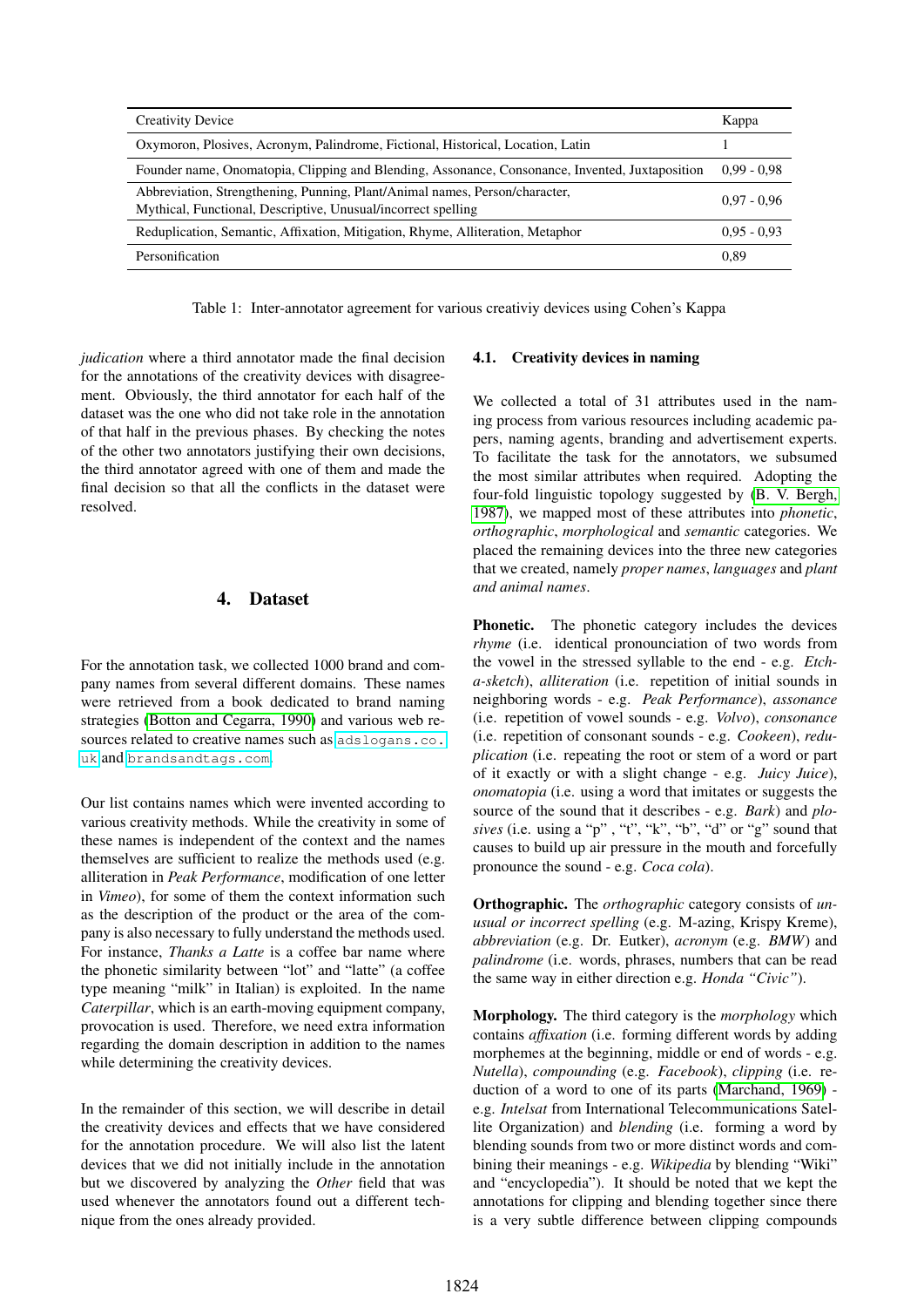and blending (i.e. the forms retaining compound stress are clipped compounds while those taking simple word stress are blends according to [\(Bauer, 1983\)](#page-0-1)) and from a computational point of view this difference is not very interesting.

Semantics. The fourth category is the *semantics* which includes the devices *functional descriptive* (i.e. purely describing what a company or product does - e.g. *Turkish airlines*), *personification* (i.e. any attribution of human characteristics to animals, non-living things, phenomena, material states, objects or abstract concepts - e.g. *Mr. Muscle* for a detergent), *metaphor* (i.e. expressing an idea through the image of another object - e.g. the first popular web browser called *Mosaic* by likening the web and web page to a familiar kind of picture made out of little pieces), *metonymy* (i.e. calling a thing or concept not by its own name, but by the name of something intimately associated with that thing or concept - e.g. *Xerox* for photocopy) and *synecdoche* (i.e. using a part for the whole or the whole for a part, the special for the general or the general for the special - e.g. a large office supply chain store called *Staples*), *semantic appropriateness* (i.e. having a kind of semantic relationship with the product or organization of the company which cannot be categorized as the other devices in the semantic category - e.g. a software company called *Six Apart* due to the fact that company co-founders were born six days apart), *punning* (i.e. using a word in different senses or words with sound similarity to achieve specific effects such as humor - e.g. *Thai Me Up* for a Thai restaurant), *oxymoron* (i.e. combining contradictory terms - e.g. *Krispy Kreme* doughnuts), *mitigation* (i.e. lessening intensity or severity and causing the product to be considered as something desirable because of its harmless and easily controllable nature (Hernández, 2011) e.g. *Chevrolet*, *Smarties*) and *strengthening* (i.e. drawing attention to the dimensions and strengths of the product by also turning it into something desirable due to its attractive and/or reliable nature (Hernández, 2011) - e.g. Burger King, Royal Mail). It is worth mentioning that within the semantic category, we have kept the rhetorical devices metaphor, metonymy and synecdoche together, since they were highly associated to each other and the annotators found it difficult to differentiate them from each other. In addition, from a computational point of view, it would be quite difficult and complex to model these devices distinctively.

Proper names. The fifth category is the *proper names* which include the subcategories *founder names* (e.g. *Dolce Gabbana*), *fictional* (e.g. anti-theft protection for bikes called *Kryptonite*, which is a fictional material from the Superman saga), *mythical* (e.g. high-fashion luxury-goods manufacturer with the name *Hermes*, which is a messenger of the gods in Greek mythology and a guide to the underworld), *historical* (e.g. the search engine called *Magellan*), *person/character* (e.g. *du Maurier* cigarettes named after Sir Gerald du Maurier, a British actor and manager) and *location* (e.g. *"Texas" Instruments*).

Languages. We also kept track of the languages that the names belong to under the sixth category called *languages*.



<span id="page-3-0"></span>Figure 1: Corpus coverage of the main creativity devices

Before the annotation procedure, this category included only the field *Latin* (e.g. Men and women cloth store called *Aquascutum* which is a combination of two Latin words "Aqua" meaning "water" and "Scutum" meaning "shield") and *Other* for any other language so that we could discover the names in other languages such as *French* (e.g. *Lacoste*, *Cacharel*), *Italian* (e.g. *Barilla*), *Greek* (e.g. *Eidos*), *Hebrew* (e.g. *Ariel*), *Romany* (e.g. *Tazo*), *Chinese* (e.g. *Typhoo*), *Slavic* (e.g. *Lada*) and *Japanese* (e.g. *Nissan*).

Plant and animal names. We had this category for the names using the biological or commonly used names of plants and animals. This category includes names such as *Palmolive* and *Camel*.

In Figure [1,](#page-3-0) we provide the percentage of the corpus coverage of the most frequent creativity devices (with a frequency higher than 3%). As can be noticed from this figure, a very high portion of the names (84.1%) include plosives. Interestingly, metaphor is the second most frequently referred device in the dataset (39.8%).

As we expected, the *Other* field, which allowed the annotators to state any additional creativity device they observed for the names, was indeed useful to discover new devices that can be used in the naming process. The list of the latent devices that we discovered by analyzing this field are as follows:

- Using positively connotated words (e.g. *Cheer*, *Cat Fancy* and *Lucky*)
- Using negatively connotated or provocative words (e.g. *Ugg* as a modification of "ugly", *Obey Clothing* for a clothing store, *Mania*)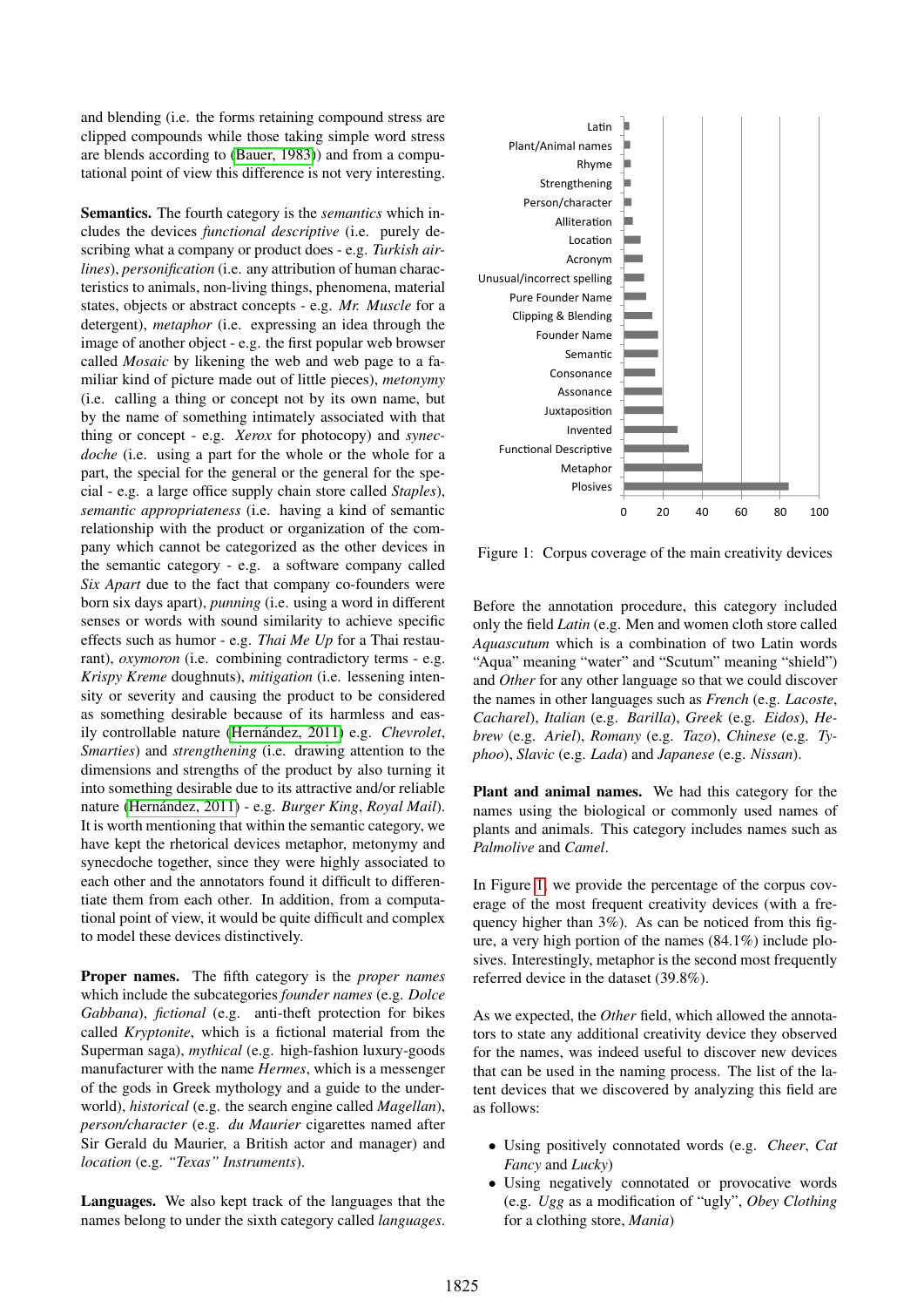- *Latinizing* a non-Latin word by concatenating a Latin suffix to it (e.g. *Samsonite*)
- Word play obtained by representing the letter or string repetition with a number (e.g. *3M* for Minnesota Mining and Manufacturing Company and *3Com* representing computer, communication, and compatibility )
- Using negation (e.g. *Not Your Daughter's Jeans*, *No Rinse*, *I Can't Believe It's Not Butter*)
- Using a sentence form (e.g. *Obey Clothing*, *Volvo* which means "I roll" in Latin, *Kiss My Face*)
- Targeting/addressing the potential customer profile (e.g. *Rich and Skinny* for a jeans brand, *Elle* which means "she" in French for a women's fashion magazine, *Forever 21* for clothing retailers)
- Tautonymy: Creating a brand name consisting of two identical parts (e.g. *XOXO*, *Yo-Yo*)
- Paedonymy: Naming a product/company after one's child (e.g. Fast food chain restaurant *Wendy's* named after the founder's fourth child Melinda Lou "Wendy" Thomas.)
- Inventing names using *sound pattern*s (A permissible combination of distinctive sounds or phonemes in a given language) of another language (e.g. *Hagen-Dazs ¨* which is a non-sensical name designed specifically to make Americans think that it is Scandinavian)
- Colloquialism (e.g. *Cracker Jack* meaning "of excellent quality")
- Spelling an already existing name backwards (e.g. *Harpo Productions* founded by "Oprah" Winfrey, *Xobni* for "inbox")
- Using the translation of the founder's name (e.g. *Bridgestone* - the surname of the founder Ishibashi means "stone bridge", or "bridge of stone")
- Using an exclamation mark (e.g. *JOOP!*, *Yahoo!*, *Yelp!*)
- Using a question mark (e.g. *Guess?*)
- Using imperative form (e.g. *Envy*, *Obey*, *Cheez-It*)
- Using a word having a substring related to the topic (e.g. *ConfiDENT* for a tooth whitening gel, *BeneFit* for a skincare and cosmetics company)
- Using the enunciation of an acronym (e.g. *Esso* for S.O. in Standard Oil)
- Adding vowels to an acronym to make the pronunciation easier (e.g. *Becel* originates from the three letter acronym BCL (Blood Cholesterol Lowering), *TIGI* from founder names: Toni&Guy)
- Spelling the pronunciation (e.g. *Reddi-Wip* for ready + whip)
- Shortening a substring with a letter based on the phonetic similarity (e.g. *M-azing*)
- Using a placeholder name (e.g. *Whatchamacallit*)
- Anagram (e.g. *Ferodo* using an anagram of the name of its founder Herbert Froode, *Vimeo* as an anagram of "movie")
- Interjection (e.g. *Yahoo!*)
- Exaggeration (e.g. *Forever 21*, *Make Up For Ever*, *Ray-Ban* for sunglasses)
- Vulgarism (e.g. *FCUK*)
- Antithesis (e.g. An aftermarket vehicle tracking system called *Lojack* as an antithesis of "hijack")

| Domain        | Corpus Coverage |
|---------------|-----------------|
| food          | 22.90%          |
| computing     | 17.50%          |
| clothing      | 10.10%          |
| personal_care | 9.30%           |
| beverages     | 8.80%           |
| transport     | 6.80%           |
| media         | 4.90%           |
| retail        | 3.80%           |
| household     | 3.60%           |
| finance       | 1.80%           |
| health        | 1.40%           |
| others        | 9.10%           |
| total         | 100%            |

<span id="page-4-0"></span>Table 2: Brand domain coverage

| Sub Domain                        | Corpus Coverage |
|-----------------------------------|-----------------|
| beverages; beer_and_liquor        | 3.70%           |
| beverages; carbonated_soft_drinks | 1.10%           |
| beverages; coffee                 | 0.40%           |
| beverages; juice                  | 0.90%           |
| beverages; tea                    | 1.10%           |

<span id="page-4-1"></span>Table 3: Brand sub-domain coverage example

#### 4.2. Creativity effects

In addition to the creativity devices referring to the recipe for naming, we also investigated the effects that the names in our dataset provoked or how the names were actually perceived by the audience. Accordingly, we added four main questions to explore the evocative power of those names:

- Qualities: We asked the annotators if the names conveyed information about their size, sharpness, lightness, intensity, thickness, softness, speed, temperature, taste, gender, friendliness, strength, weight and beauty. These are commonly used attributes to study the perceived qualities of brand names [\(Leanne Hin](#page-0-1)[ton, 2006\)](#page-0-1).
- Emotion: Based on the statement that words arousing stronger emotions achieve higher levels of awareness than less emotionally arousing words [\(Bock,](#page-0-1) [1986\)](#page-0-1), the annotators were required to state whether the names triggered any positive or negative emotion.
- Humor: Humor is a popular strategy used in advertising [\(Stock and Strapparava, 2003\)](#page-0-1) and our list includes devices which might produce humorous effects such as punning, oxymorons or metaphors. Therefore, we investigated whether the names were indeed found to be humorous.
- Color: Based on the previous research about *synaesthesia* (i.e. the automatical triggering of a perception in a second modality by the stimulation of one sensory modality without any direct stimulation to this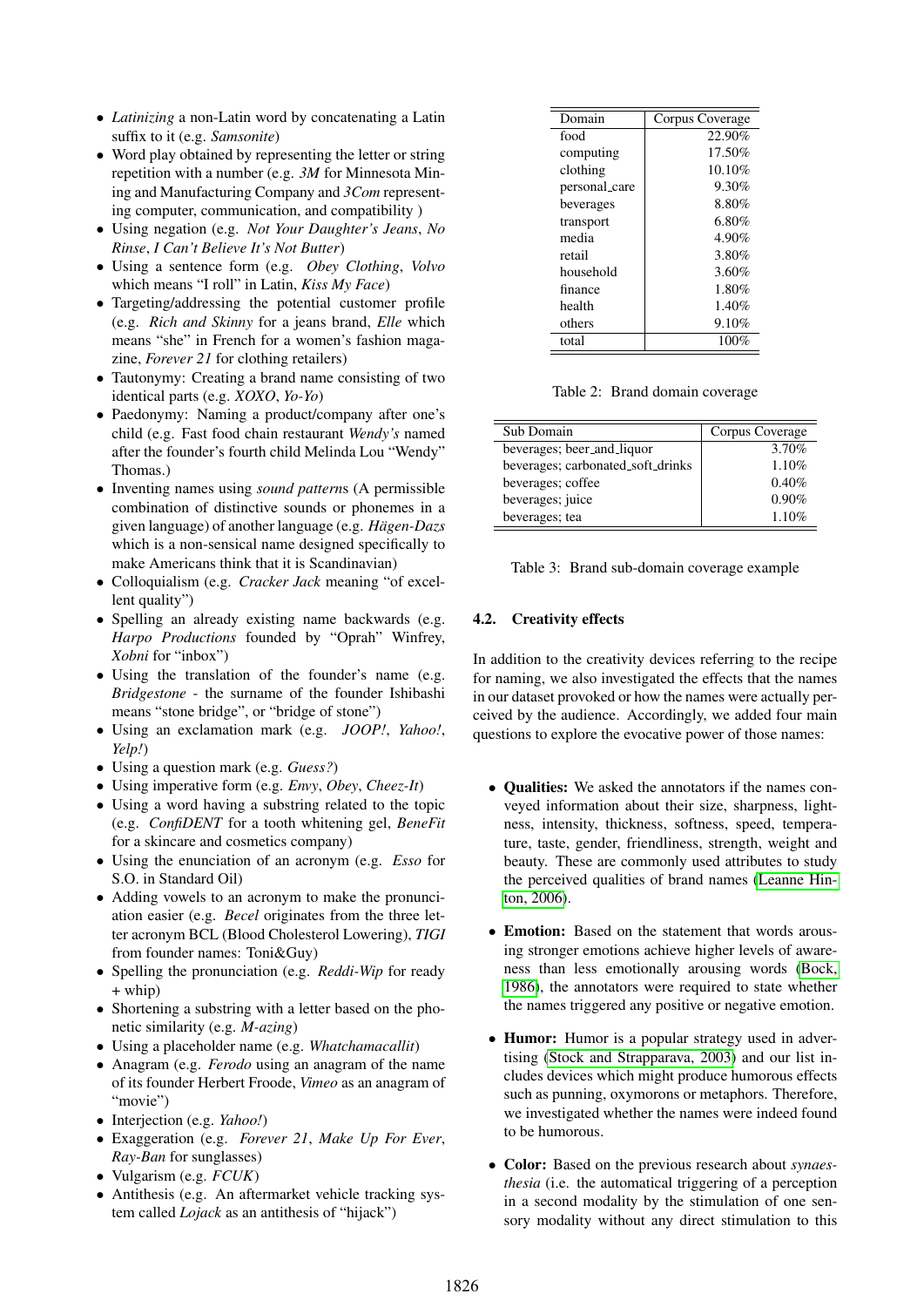|                               | Effects |          |      |      | Business domains |      |      |       |      |      |
|-------------------------------|---------|----------|------|------|------------------|------|------|-------|------|------|
| <b>Creativity Devices</b>     | Sux     | Hum      | Pos  | Neg  | Color            | Food | Bev  | Cloth | Care | Comp |
| Semantic appropriateness      | 0.93    | 0.28     | 0.71 | 0.13 | 0.41             | 0.21 | 0.09 | 0.10  | 0.09 | 0.22 |
| Pure founder name             | 0.52    | $\Omega$ | 0.43 | 0.12 | 0.36             | 0.22 | 0.15 | 0.13  | 0.08 | 0.04 |
| <b>Functional Descriptive</b> | 0.75    | 0.20     | 0.55 | 0.06 | 0.45             | 0.26 | 0.06 | 0.05  | 0.06 | 0.22 |
| Personification               | 0.85    | 0.44     | 0.78 | 0.04 | 0.41             | 0.37 | 0.11 | 0.04  | 0.00 | 0.11 |
| Metaphor                      | 0.93    | 0.31     | 0.69 | 0.16 | 0.63             | 0.24 | 0.09 | 0.13  | 0.12 | 0.19 |
| Punning                       | 0.96    | 0.88     | 0.80 | 0.12 | 0.64             | 0.36 | 0.20 | 0.00  | 0.08 | 0.16 |
| Rhyme                         | 0.86    | 0.43     | 0.77 | 0.20 | 0.63             | 0.43 | 0.06 | 0.26  | 0.03 | 0.00 |
| Reduplication                 | 1.00    | 0.62     | 0.90 | 0.09 | 0.71             | 0.48 | 0.10 | 0.14  | 0.05 | 0.00 |
| Onomatopia                    | 1.00    | 0.52     | 0.76 | 0.14 | 0.48             | 0.52 | 0.05 | 0.10  | 0.05 | 0.14 |
| Unusual/incorrect spelling    | 0.95    | 0.24     | 0.65 | 0.04 | 0.42             | 0.28 | 0.08 | 0.08  | 0.13 | 0.19 |
| Acronym                       | 0.68    | 0.06     | 0.28 | 0.07 | 0.24             | 0.11 | 0.02 | 0.05  | 0.01 | 0.37 |
| Clipping & Blending           | 0.93    | 0.11     | 0.55 | 0.07 | 0.37             | 0.14 | 0.06 | 0.04  | 0.09 | 0.34 |

<span id="page-5-1"></span>Table 4: Feature correlation analysis among creativiy devices, effects and business domains

second modality [\(John E. Harrison, 1997\)](#page-0-1)), we explored whether implicitly associating a name to a specific color is a method used in naming. Accordingly, we asked if the names in the dataset brought a color to their minds.

• Success: Finally, we asked the annotators whether they found the name a successful choice for the related business domain or not. To be able to rule out the possibility that the judgment was based on any previous exposure (e.g. tv commercials), we also asked if they already knew that name.

#### 4.3. Domain Labeling

To facilitate the analysis of brand names, a last phase of the annotation task required the annotators to map the business domain description into a small set of domain labels (e.g. food, clothing). These labels are consistent with the ones used in *SloGun*, a corpus containing corporate and political slogans along with the brand which they refer to [\(Guerini et al., 2008\)](#page-0-1). For those names that do not have a corresponding label in SloGun we took the definition from Wikipedia. This can allow us to make cross comparison of brand names and slogans according to the domain of interest in the future.

Business domains were annotated according to broad commercial categories and they were split into sub-domains if possible - to better specify their commercial or product sector. In the dataset, semicolons divide the domain from the sub-domain (e.g. personal care; cosmetics). For those cases in which a product or service covers more than on category, the domain labels are divided by commas (e.g. health, education). Such way of annotating business domains, which does not refer to a strict ontology allows us to find correlations between creativity devices and product domains at multiple levels. In Table [2](#page-4-0) we provide the top-domain labels used in the corpus along with their coverage. In Table [3](#page-4-1) we provide the subtree for the beverages node.

## 5. Data Analysis

<span id="page-5-0"></span>In this section, we show an example analysis of the correlations emerging from the dataset in order to give a flavor of the interesting phenomena that can be observed in this resource.

In Table [4,](#page-5-1) we demonstrate the correlations of a subset of creativiy devices listed in the first column with the creativity effects under the block of columns labeled as *Effects* and a set of business domains under the block of columns labeled as *Business domains*. The creativity effects considered in this analysis are success, humor, positive and negative emotions and color which are represented as *Sux*, *Hum*, *Pos*, *Neg* and *Color* respectively under the *Effects* column block. For the business domains, we have only selected five of them with the highest corpus coverage, namely food, beverages, clothing, personal care and computing represented as *Food*, *Bev*, *Cloth*, *Care*, *Comp*. Each entry under the *Effects* column block is simply the number of names which were created according to the corresponding creativity device and which triggered the corresponding effect on at least one annotator divided by the total number of names with that specific creativity device. Similarly, the entries under the *Business domains* column block are obtained by normalizing the number of names which were created according to the corresponding creativity device and which belong to the corresponing business domain by the same number as in the previous case.

As can be observed from the table, names consisting of pure founder names have the least success rate, while the ones produced with reduplication and onomatopia are found to be extremely successful. As expected, names based on pure founder names or acronyms are not effective choices for creating humor whereas punning is the best device to make your target audience smile. Reduplication triggers positive emotions with the highest percentage and unsurprisingly few names in the dataset convey negative emotions regardless of the creativity device used.

As for the analysis regarding the business domains, onomo-